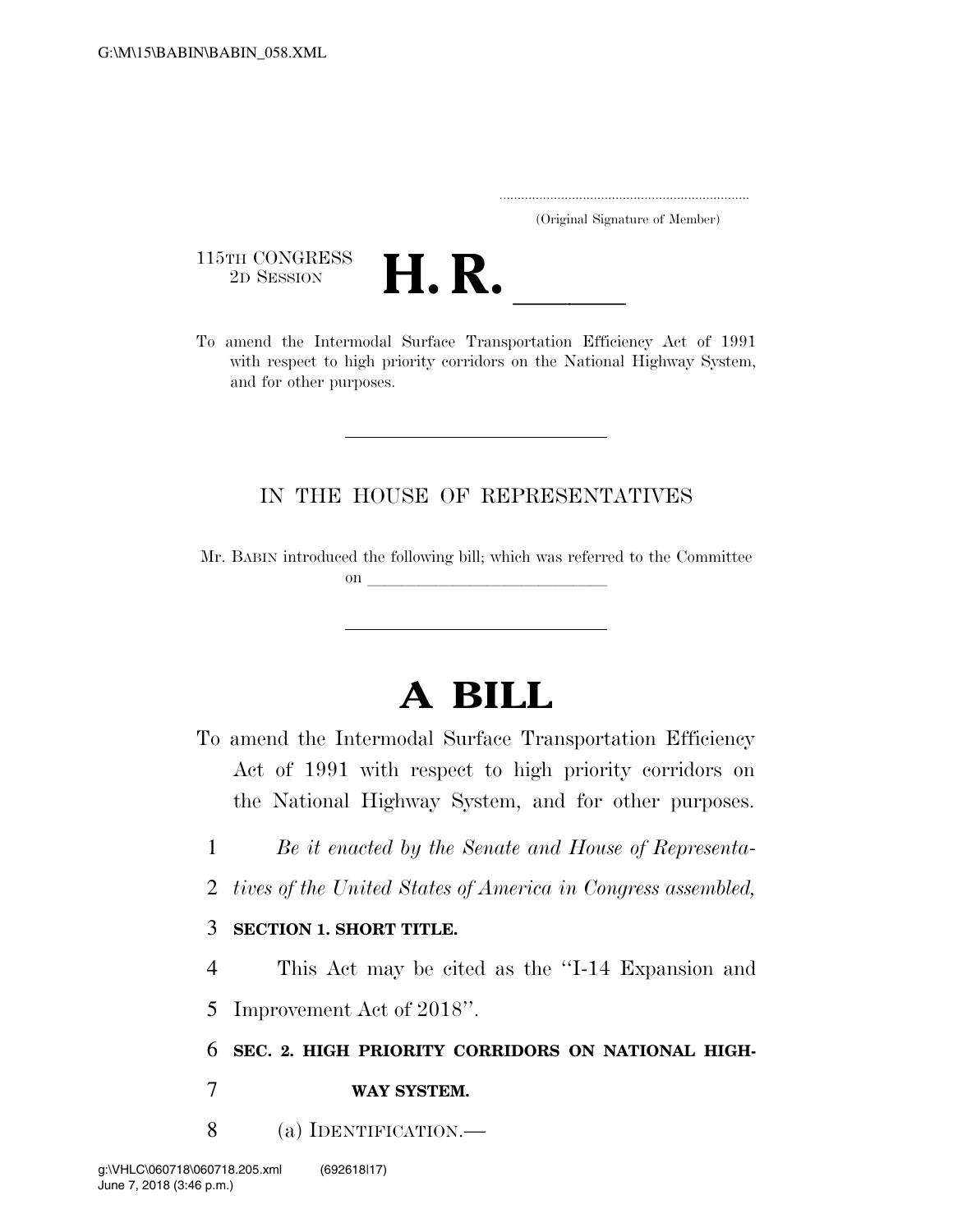| $\mathbf{1}$   | (1)<br>CENTRAL TEXAS CORRIDOR.-Section              |
|----------------|-----------------------------------------------------|
| $\overline{2}$ | $1105(c)(84)$ of the Intermodal Surface Transpor-   |
| 3              | tation Efficiency Act of 1991 is amended to read as |
| $\overline{4}$ | follows:                                            |
| 5              | "(84) The Central Texas Corridor, including         |
| 6              | the route—                                          |
| 7              | "(A) commencing in the vicinity of Texas            |
| 8              | Highway 338 in Odessa, Texas, running east-         |
| 9              | ward generally following Interstate Route 20,       |
| 10             | connecting to Texas Highway 158 in the vicin-       |
| 11             | ity of Midland, Texas, then following Texas         |
| 12             | Highway 158 eastward to United States Route         |
| 13             | 87 and then following United States Route 87        |
| 14             | southeastward, passing in the vicinity of San       |
| 15             | Angelo, Texas, and connecting to United States      |
| 16             | Route 190 in the vicinity of Brady, Texas;          |
| 17             | $\lq\lq (B)$ commencing at the intersection of      |
| 18             | Interstate Route 10 and United States Route         |
| 19             | 190 in Pecos County, Texas, and following           |
| 20             | United States Route 190 to Brady, Texas;            |
| 21             | "(C) following portions of United States            |
| 22             | Route 190 eastward, passing in the vicinity of      |
| 23             | Fort Hood, Killeen, Belton, Temple, Bryan,          |
| 24             | College Station, Huntsville, Livingston, Wood-      |
| 25             | ville, and Jasper, to the logical terminus of       |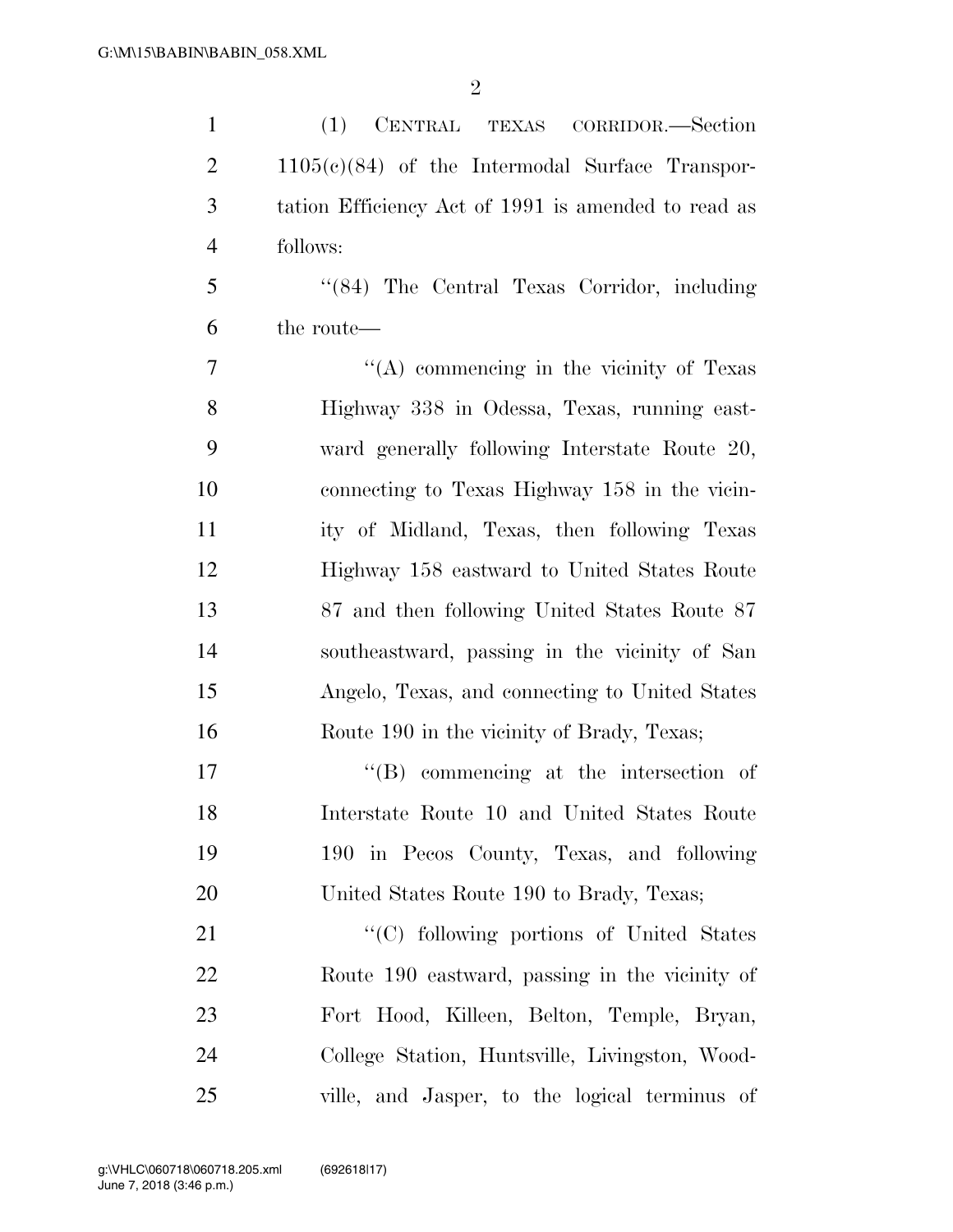| $\mathbf{1}$   | Texas Highway 63 at the Sabine River Bridge           |
|----------------|-------------------------------------------------------|
| $\overline{2}$ | at Burrs Crossing;                                    |
| 3              | "(D) following United States Route 83                 |
| $\overline{4}$ | southward from the vicinity of Eden, Texas, to        |
| 5              | a logical connection to Interstate Route 10 at        |
| 6              | Junction, Texas;                                      |
| 7              | "(E) following United States Route<br>-69             |
| 8              | from Interstate Route 10 in Beaumont, Texas,          |
| 9              | north to United States Route 190 in the vicin-        |
| 10             | ity of Woodville, Texas; and                          |
| 11             | "(F) following United States Route 96                 |
| 12             | from Interstate Route 10 in Beaumont, Texas,          |
| 13             | north to United States Route 190 in the vicin-        |
| 14             | ity of Jasper, Texas.".                               |
| 15             | (2) CENTRAL LOUISIANA CORRIDOR.-Section               |
| 16             | $1105(c)$ of the Intermodal Surface Transportation    |
| 17             | Efficiency Act of 1991 is amended by adding at the    |
| 18             | end the following:                                    |
| 19             | $\lq(91)$ The Central Louisiana Corridor<br>com-      |
| 20             | mencing at the logical terminus of Louisiana High-    |
| 21             | way 8 at the Sabine River Bridge at Burrs Crossing    |
| 22             | and generally following portions of Louisiana High-   |
| 23             | way 8 to Leesville, Louisiana, and then eastward on   |
| 24             | Louisiana Highway 28, passing in the vicinity of Al-  |
| 25             | exandria, Pineville, Walters, and Archie, to the log- |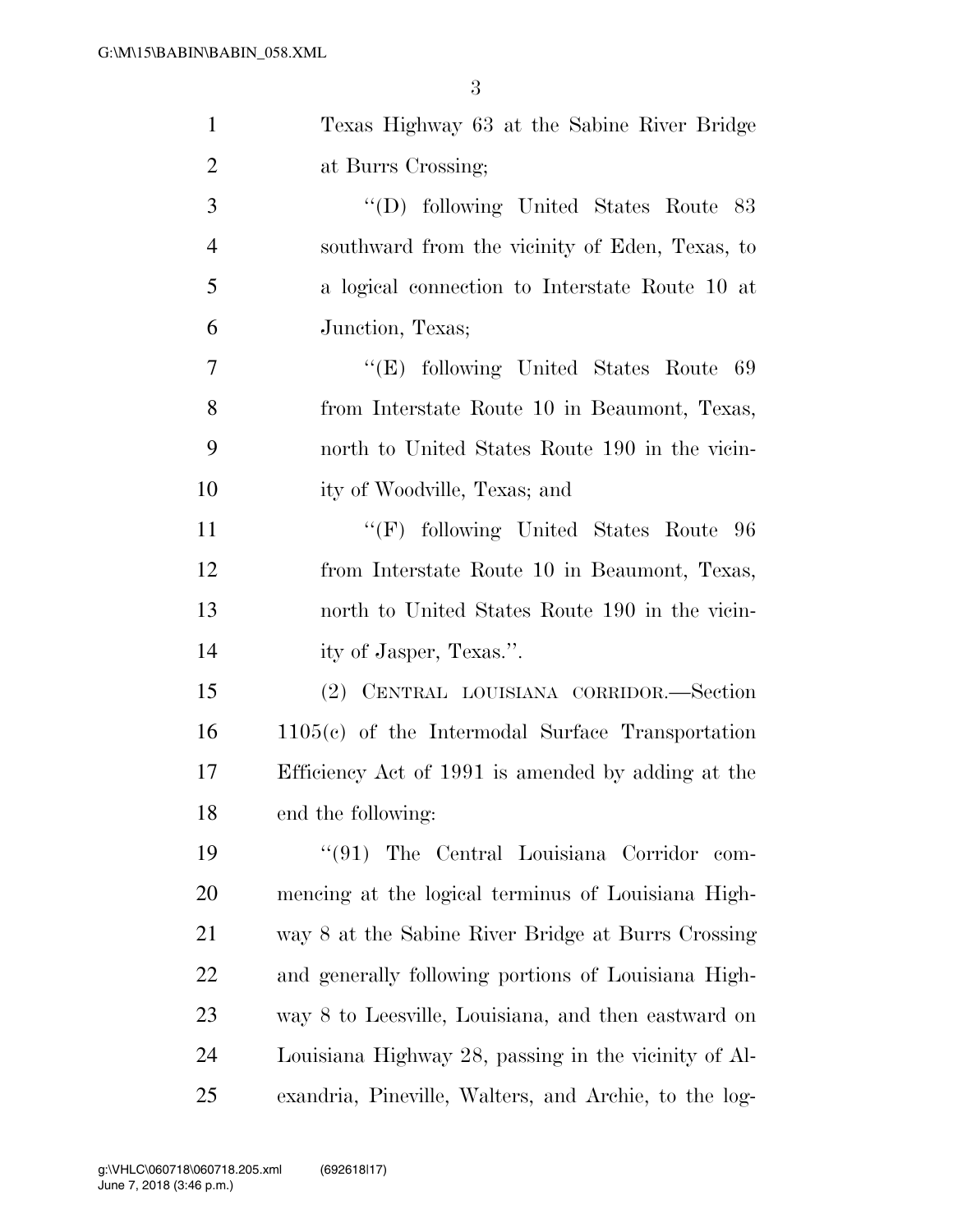| $\mathbf{1}$   | ical terminus of United States Route 84 at the Mis-      |
|----------------|----------------------------------------------------------|
| $\overline{c}$ | sissippi River Bridge at Vidalia, Louisiana.".           |
| 3              | (3) CENTRAL MISSISSIPPI CORRIDOR.—Section                |
| 4              | $1105(c)$ of the Intermodal Surface Transportation       |
| 5              | Efficiency Act of 1991, as amended by this Act, is       |
| 6              | further amended by adding at the end the following:      |
| 7              | "(92) The Central Mississippi Corridor com-              |
| 8              | mencing at the logical terminus of United States         |
| 9              | Route 84 at the Mississippi River and then generally     |
| 10             | following portions of United States Route 84 passing     |
| 11             | in the vicinity of Natchez, Brookhaven, Monticello,      |
| 12             | Prentiss, and Collins, to the logical terminus with      |
| 13             | Interstate Route 59 in the vicinity of Laurel, Mis-      |
| 14             | sissippi.".                                              |
| 15             | (b) INCLUSION OF CERTAIN SEGMENTS ON INTER-              |
| 16             | STATE SYSTEM.—Section $1105(e)(5)(A)$ of the Intermodal  |
| 17             | Surface Transportation Efficiency Act of 1991 is amended |
|                | 18 in the first sentence—                                |
| 19             | (1) by inserting "subsection $(c)(84)$ ," after          |
| 20             | "subsection $(e)(83)$ ,"; and                            |
| 21             | $(2)$ by striking "and subsection $(e)(90)$ " and in-    |
| 22             | serting "subsection (c)(90), subsection (c)(91), and     |
| 23             | subsection $(c)(92)$ ".                                  |
|                |                                                          |

 (c) DESIGNATION.—Section 1105(e)(5)(C) of the Intermodal Surface Transportation Efficiency Act of 1991